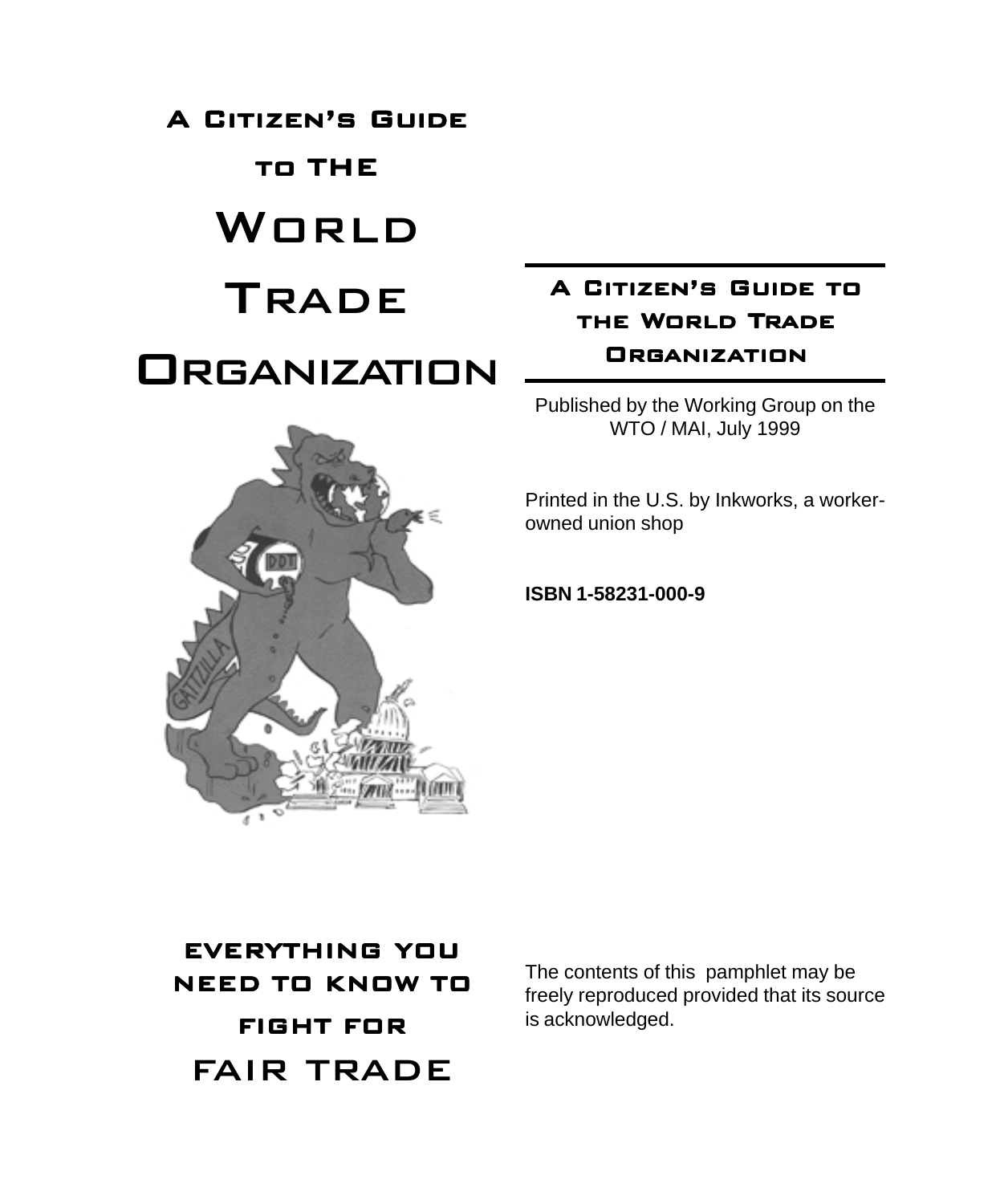# THE WTO AND **CORPORATE** GLOBALIZATION

What do the U.S. Cattlemen's Association, Chiquita Banana and the Venezuelan oil industry have in common? These big business interests were able to defeat hard-won national laws ensuring food safety, strengthening local economies and protecting the environment by convincing governments to challenge the laws at the World Trade Organization (WTO).

Established in 1995, the WTO is a powerful new global commerce agency, which transformed the General Agreement on Tarriffs and Trade (GATT) into an enforceable global commercial code. The WTO is one of the main mechanisms of corporate globalization. While its proponents say it is based on "free trade," in fact, the WTO's 700-plus pages of rules set out a comprehensive system of **corporate-managed trade**. Indeed, the WTO has little to do with the 18th Century free trade philosophy developed by David Ricardo or Adam Smith, who assumed neither labor nor capital crossed national borders.

Under the WTO's system of corporatemanaged trade, economic efficiency, reflected in short-run corporate profits, dominates other values. Decisions affecting the economy are to be confined to the private sector, while social and environmental costs are borne by the public.

Sometimes called the "neoliberal" model,

this system sidelines environmental rules, health safeguards and labor standards to provide transnational corporations (TNCs) with a cheap supply of labor and natural resources. The WTO also guarantees corporate access to foreign markets without requiring that TNCs respect countries' domestic priorities.

The myth that every nation can grow by exporting more than they import is central to the neoliberal ideology. Its proponents seem to forget that in order for one country to export an automobile, some other country has to import it.

### The WTO Hurts U.S. Workers - Steel



More than 10,000 high-wage, high-tech workers in the U.S. steel industry lost their jobs this past year as U.S. factories laid off workers in response to a surge of imports from Japan, Russia, and Brazil. This import surge was caused in part by the WTO's equally problematic "cousin" organization, the International Monetary Fund (IMF), which pushed countries to increase

their exports to the U.S. as a way to get out of the financial crisis caused in part by past IMF policies. The United Steel Workers of America joined with steel industry leaders to ask the President for emergency relief. The President said he would not help because WTO rules forbid such action.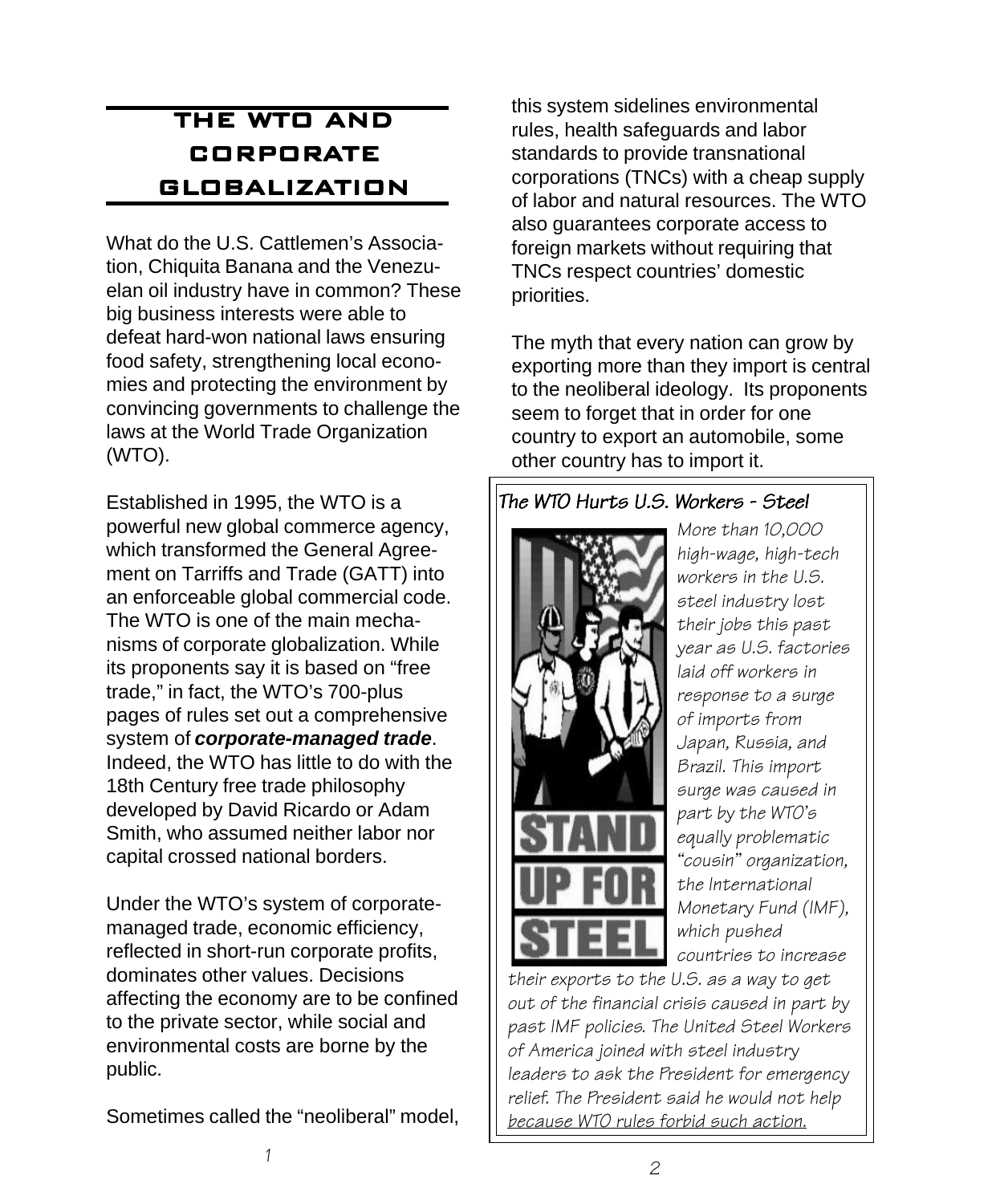**A global system of enforceable rules is being created where corporations have all the rights, governments have all the obligations, and democracy is left behind in the dust.**

Now the world's transnational companies want more — a new "Millennium Round" of further WTO negotiations which would accelerate the economic race to the bottom by expanding the WTO's powers.

But this concept's failure goes beyond this inherent sham: the lose-lose nature of export-led growth was exposed in the aftermath of the East Asian financial crisis of 1998. When the IMF compelled Asian countries to try to export their way out of their crises, the U.S. became the importer of last resort. U.S. steelworkers lost jobs to a flood of steel imports, while workers in Asia remained mired in a terrible depression.

The neoliberal ideological underpinning of corporate-managed trade is presented as TINA — "There Is No Alternative" — an inevitable outcome rather than the culmination of a long-term effort to write and put into place rules designed to benefit corporations and investors, rather than communities, workers and the environment.

The top trade officials of every WTO member country are meeting in Seattle at the end of November. If you haven't bought the public relations campaign on TINA and want to help change the rules, join your fellow citizens on the Road to Seattle and Beyond. To start with, the WTO must assess the effects

of its current rules before negotiating new agreements.This booklet explains what the WTO is, how it is damaging the public interest, how corporations and some governments want to expand WTO's powers, and what you can do.

# WHAT IS THE WTO AND HOW DOES IT WORK?

"More and more the WTO is under pressure to expand its agenda because more and more it is seen as the focal point for the many challenges and concerns of globalization."

> - Renato Ruggiero WTO Director General

The WTO is the international organization charged with enforcing a set of trade rules including the General Agreement on Tariffs and Trade (GATT), Trade Related Intellectual Property Measures (TRIPS), General Agreement on Trade in Services (GATS), among others. WTO was established in 1995 in the "Uruguay Round"of GATT negotiations.

Prior to the Uruguay Round, GATT rules focused primarily on tariffs and quotas. Consensus of GATTmembers was required to enforce the rules. The Uruguay Round expanded GATT rules to cover what is known in trade jargon as "non-tariff barriers to trade." These are food safety laws, product standards, rules on use of tax dollars, investment policy and other domestic laws that impact trade. The WTO's rules limit what non-tariff policies countries can implement or maintain.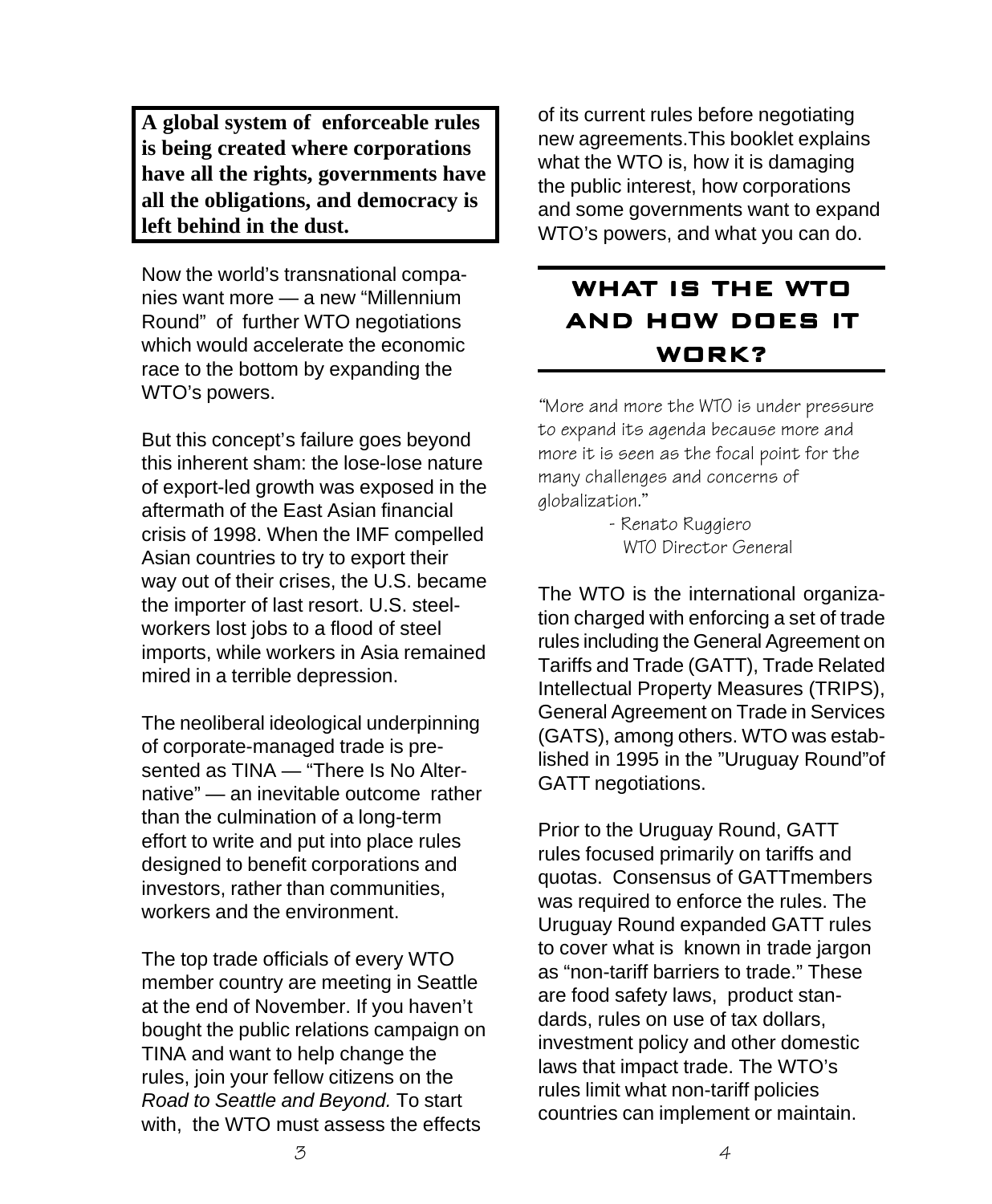Currently there are 134 member countries in the WTO and 33 nations with observer status. Officially, decisions in the WTO are made by voting or consensus. However, developed countries, especially the so-called QUAD countries (U.S., Canada, Japan and the European Union), repeatedly have made key decisions in closed meetings, excluding other WTO nations.

The WTO's lack of democratic process or accountable decision-making is epitomized by the WTO Dispute Settlement Process. The WTO allows countries to challenge each others' laws and regulations as violations of WTO rules. Cases are decided by a panel of three trade bureaucrats. There are no conflict of interest rules and the panelists often have little appreciation of domestic law or of government responsibility to protect workers, the environment or human rights. Thus, it is not surprising that every single environmental or public health law challenged at WTO has been ruled illegal.

WTO tribunals operate in secret. Documents, hearings and briefs are confidential. Only national governments are allowed to participate, even if a state law is being challenged. There are no outside appeals.

Once a final WTO ruling is issued, losing countries have a set time to implement one of only three choices: change their law to conform to the WTO requirements, pay permanent compensation to the winning country, or face non-negotiated trade sanctions. The U.S. official position is that ultimately, laws must be changed to be consistent with WTO policy.

# THE WTO'S RECORD: THREATS TO DEMOCRACY, HEALTH AND THE ENVIRONMENT

When the WTO was created, concerned citizens and public interest organizations warned that the combination of the WTO's pro-industry rules and powerful enforcement would pose a threat to laws designed to protect consumers, workers, and the environment. Almost five years later, there is a clear record: the cases settled under WTO rules show the WTO's bias against the public interest.



CASE: On behalf of its oil industry, Venezuela challenged a U.S. Clean Air Act regulation that required gas refiners to produce cleaner gas. The rule used the 1990 actual performance data of oil refineries required to file with EPA (mostly U.S. refineries) as the starting point for required improvements for refineries without reliable data (mostly foreign). Venezuela claimed this rule was biased against foreign refiners and took the case to the WTO.

**RESULT:** A WTO panel ruled against the U.S. law. In 1997, the EPA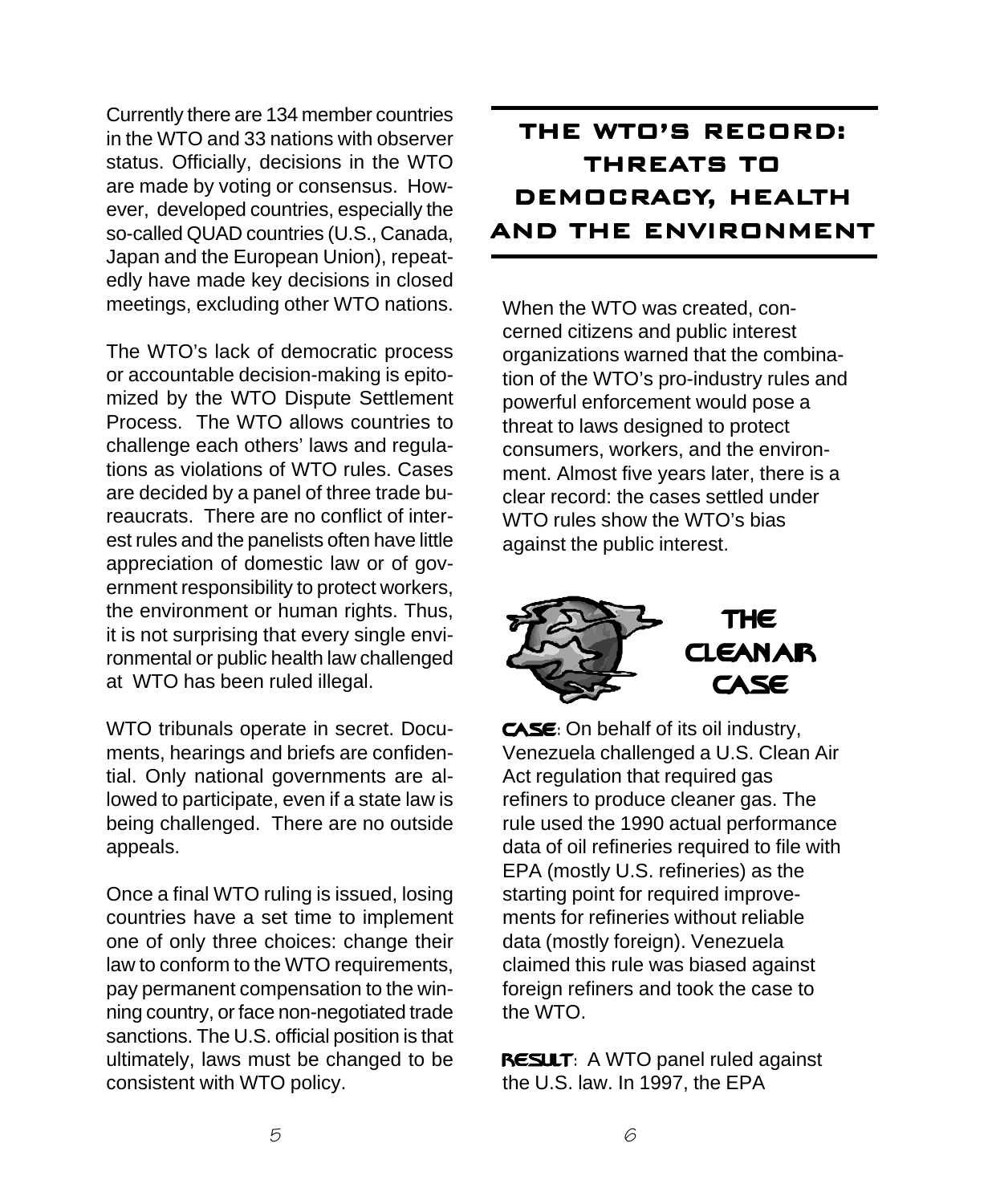changed the clean air rules to give foreign refiners the choice of using an individual baseline (starting point). The EPA acknowledged that the change "creates a potential for adverse environmental impact."

**WPLICATION: Refiners from Venezuela** and other countries will use the individual baseline option only if it gives them a weaker starting point, and thus lets them sell dirtier gasoline in the U.S., which would deteriorate air quality. The WTO gives businesses a special avenue to challenge policies, like the Clean Air rules, which have withstood domestic challenges.



CASE: The U.S. challenged a European Union ban on the sale of beef from cattle that have been raised with certain artificial growth hormones.

RESULT: In 1998, a WTO appellate panel ruled against the EU law, giving the EU until May 13, 1999 to open its markets to hormone-treated beef.

**MPLICATION:** The ban on artificial hormones applies equally to European farmers and foreign producers. If European consumers and governments are opposed to the use of artificial hormones and are concerned about potential health risks or want to promote more natural farming methods, they

should have the right to enact laws that support their choices. Instead, the WTO empowers its tribunals to second-guess whether health and environmental rules have a "valid" scientific basis.



CASE: Four Asian nations challenged provisions of the U.S. Endangered Species Act forbidding the sale in the U.S. of shrimp caught in ways that kill endangered sea turtles.

RESULT: In 1998, a WTO appellate panel decided that while the U.S. is allowed to protect turtles, the specific way the U.S. tried to do so was not allowed under WTO rules. The U.S. government is now considering ways to change the law to comply with WTO.

**WPLICATION:** It is possible to catch shrimp without harming turtles by fitting shrimp nets with inexpensive "turtle excluder devices." U.S. law requires domestic and foreign shrimp fishermen to use turtle-safe methods. The goal of saving turtles could be undercut by the WTO's secondguessing of how U.S. policy should be implemented, given the most inexpensive, effective means has been ruled WTO-illegal.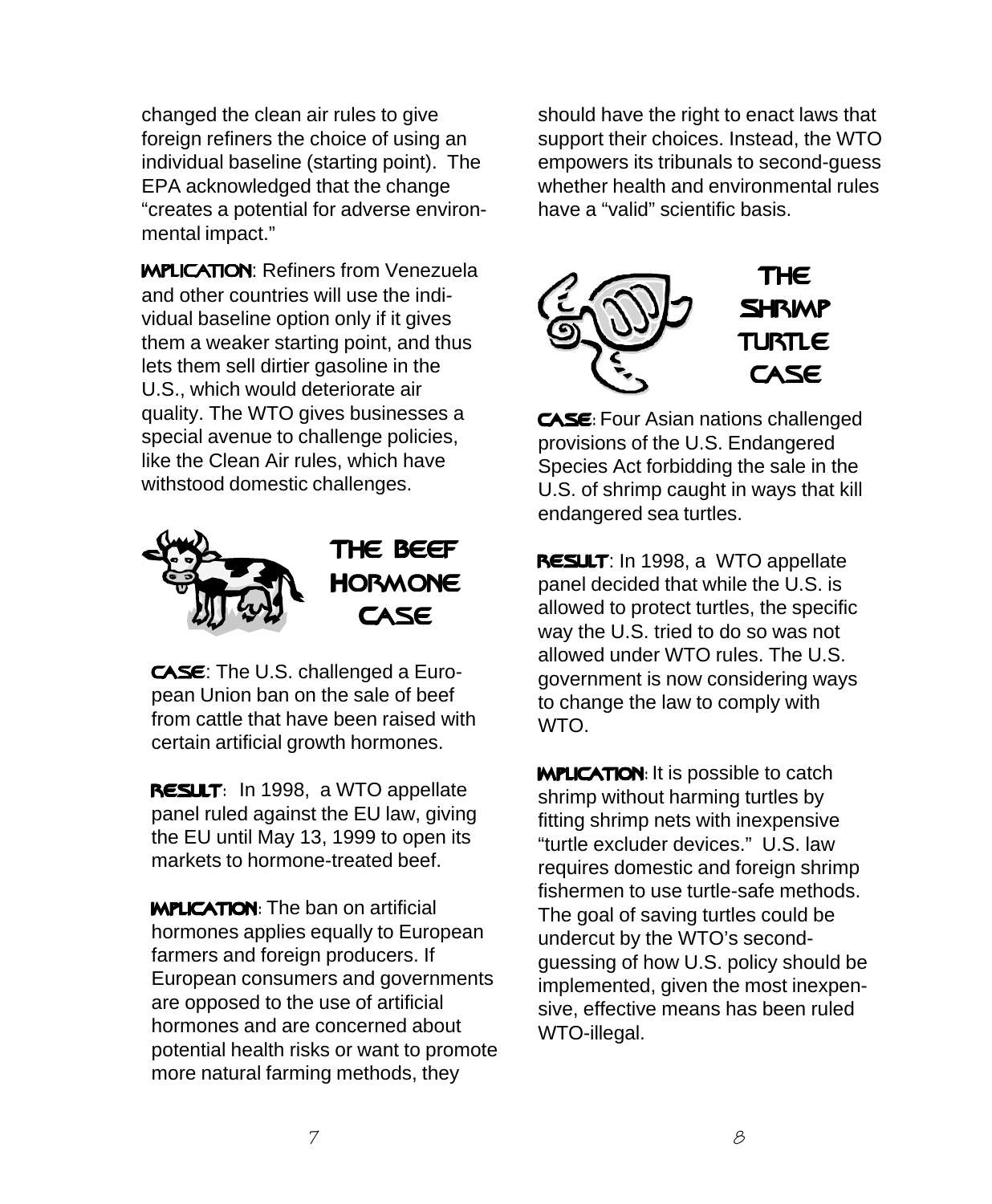

CASE: The U.S. argued that European trade preferences for bananas from former European colonies in the Caribbean unfairly discriminate against bananas grown by U.S. companies in Central America.

RESULT: In 1997, a WTO panel decided that European preferences for Caribbean bananas are WTO-illegal. The EU proposed a new policy that the U.S. claims still violates WTO rules. The U.S. was granted authority by the WTO to impose \$200 million in trade sanctions against European imports until the EU changes the policy to suit WTO demands.

**MPLICATION:** The Caribbean's tiny share of the EU market for bananas is the major source of revenue and jobs in some Caribbean nations where mountainous terrain rules out other crops. If Europe abandons its policy to comply with the WTO, some 200,000 small farmers in very poor countries could lose their livelihoods.

Officials in small Caribbean nations worry that implementation of the WTO ruling will destabilize their economies and democracies. The U.S. drug czar noted that the policy change could make these countries more vulnerable to drug trafficking.

### Rotten bananas - Corporate interests trample workers

According to Caribbean womens groups, "The assured market for bananas has given thousands of families in the sub-region of the Windward Islands a measure of security and has afforded us dignity and self-reliance.

The loss of this security through a sudden change in market opportunities would leave us without resources to build a future for our families and our countries."

Why is the U.S. launching a trade war over a product it doesn't even grow? Perhaps huge campaign donations by Chiquita CEO Carl Lindner are a big reason. According to the Washington Times (8/25/97), Lindner gave more than half a million dollars in 1998 in campaign contributions to both parties. The giant Chiquita plantations in Central America are notorious violators of workers' health and the right to organize, but this has not prevented the Clinton Administration from pleading their case.

## THE WTO'S BUILT-IN AGENDA AND THE "NEW" ISSUES

Different countries and interests have different agendas for the WTO's Seattle Ministerial meeting. There are three sets of issues: First, many WTO agreements (Agriculture, Intellectual Property, Services) have built-in reviews set for specific time periods. These reviews do not necessarily require new deregulation talks. The second category includes committments made at past WTO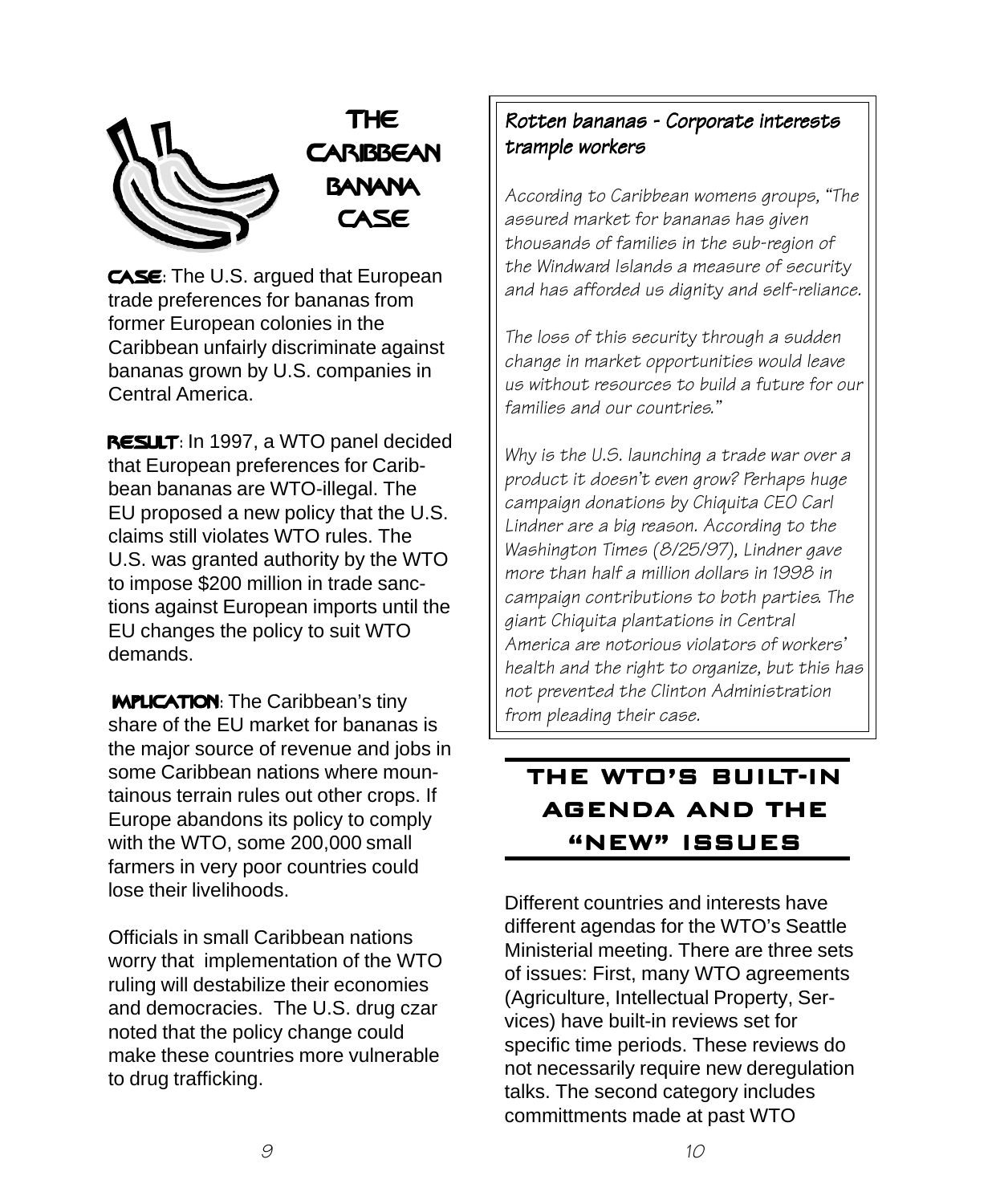ministerial meetings to conduct future negotiations on agriculture and services. The key question that will be resolved during this year is whether a third category of "new issues" will be moved into the WTO. Inclusion of these "new issues," such as investment, competition policy and government procurement, would expand the power of the WTO further than ever before.

# EXISTING AGREEMENTS

# **TRIPS AGREEMENT**

The Trade-Related Intellectual Property Agreement (TRIPS) sets enforceable global rules on patents, copyrights and trademarks.

The pharmaceutical industry exercised heavy influence onTRIPS negotiations. As a result, the final TRIPS pact requires countries to adopt U.S.-style intellectual property laws, such as those granting monopoly sales rights to individual patent holders for extended time periods. TRIPS requires nations like India, Argentina and Brazil to abandon many policies that help them to develop local pharmaceutical production and make drugs affordable and available to poor consumers.

Pharmaceutical companies hope that new WTO intellectual property negotiations will enable them to tighten the rules even further, with developing countries losing the modest options left to make essential medicines, including those for prevention and treatment of HIV/AIDS, more available.

# **THE SPS AGREEMENT**

The WTO's Agreement on Sanitary and Phytosanitary Standards (SPS Agreement) sets constraints on government policies relating to food safety (bacterial contaminants, pesticides, inspection, labeling) and animal and plant health (imported pests, diseases).

The SPS agreement goes well beyond forbidding discrimination between domestic and foreign goods. It also sets limits on the level of safety a country can choose, even it applies it equally to domestic and foreign goods. For instance, the SPS rules undercut countries' use of the "Precautionary Principle," which calls for policies to err on the side of precaution when there is not yet scientific certainty about potential threats to human health and the environment. The SPS rules, on the other hand, err on the side of protecting trade flows at all costs.

Beef Hormone. The Precautionary Principle was eviscerated in the WTO's Beef Hormone ruling. The SPS Agreement puts the burden of proof on countries to scientifically demonstrate that something is dangerous before it can be regulated. The WTO dispute panel declared that the European Union lacked sufficient scientific proof that artificial hormone treated beef can threaten human health. The EU must eliminate the ban or face trade sanctions.

**Exotic Pests**. Invasive "exotic species," such as the Asian Long-Horn Beetle, are second only to habitat loss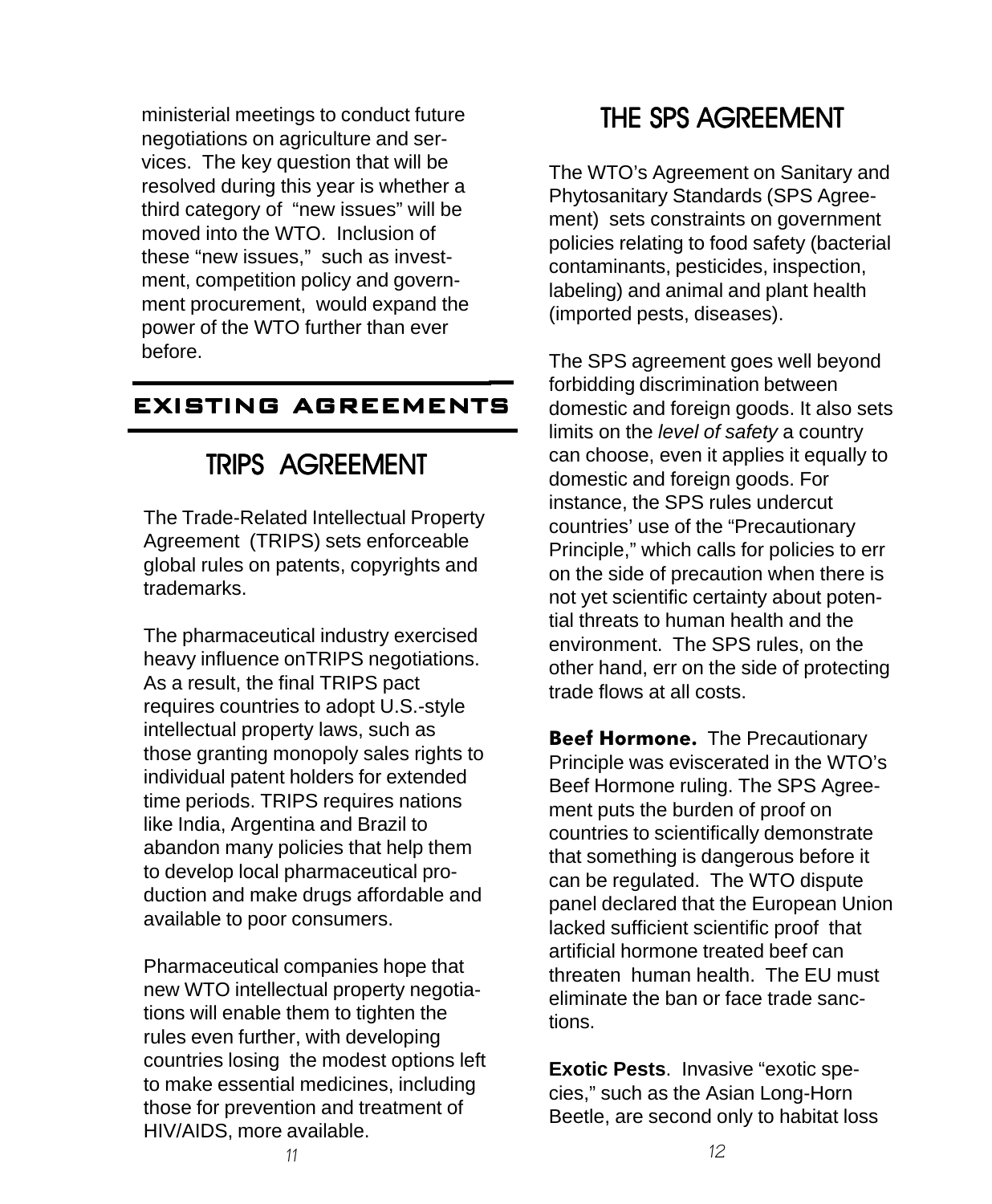as a cause of species extinction and cost the U.S. economy approximately \$123 billion annually. Under SPS rules, governments must prove that a particular pest or exotic species could be harmful **before** applying safeguards intended to keep it out. Yet scientists agree that it is impossible to predict all forms of damage posed by all insects or pest plants. Without the precautionary principle, forests have to be infested and devastated by beetles **before** a safeguard can be applied.

Food Labeling. The WTO declared an obscure agency — Codex Alimentarius (an agency known to have a thick corporate presence) — as the arbiter of food safety standards for the world. This move was seen as a significant threat to hard-won consumer protections. Even worse, the Clinton Administration now argues that SPS rules restrict a country's right to label products with information that consumers care deeply about, such as the production method (e.g. "organic") or genetic manipulation. This would dramatically limit consumers' right to know.

**"There would be no value to labeling where there can be no perceived benefit to the public other than that some sector of the public thinks it is their right to know."**

**-** Arnold Foudin, USDA

The entire Agriculture Agreement, including SPS, has a built-in review. Instead of launching further deregulation talks, the SPS agreement should be reviewed with a view to changing it to protect our environmental, health and safety laws.

# GATS: IN WHOSE SERVICE?

Services, as in "goods and services," includes nearly all economic activity not involving manufactured goods, raw materials or farm products. Since many services, such as patient care or teaching, require person-to-person interaction, it used to be almost a truism that services would remain localized. No longer. Today banking, insurance, and data management have all become part of the global economy.

### **"Since 1987, U.S. services exports have more than doubled, reaching \$239 billion last year."**

**-** U.S. Dept. of Commerce

The General Agreement on Trade in Services (GATS) is one of 15 Uruguay Round agreements enforced under the WTO. GATS calls for continuing negotiations, although major telecommunications and financial services deregulation agreements have already been completed in the past four years, further services talks are still on the WTO's built-in agenda. Indeed, the industry and now U.S. Trade Representative Charlene Barshefsky are calling for new coverage of health and education under WTO rules. Explicit coverage under GATT terms of water and water systems, including municipal drinking water, may also be included on the GATS agenda.

GATS terms include commitments by each country to deregulate each service sector. Further financial service deregulation is one of the "back doors" to slip parts of the MAI into the WTO.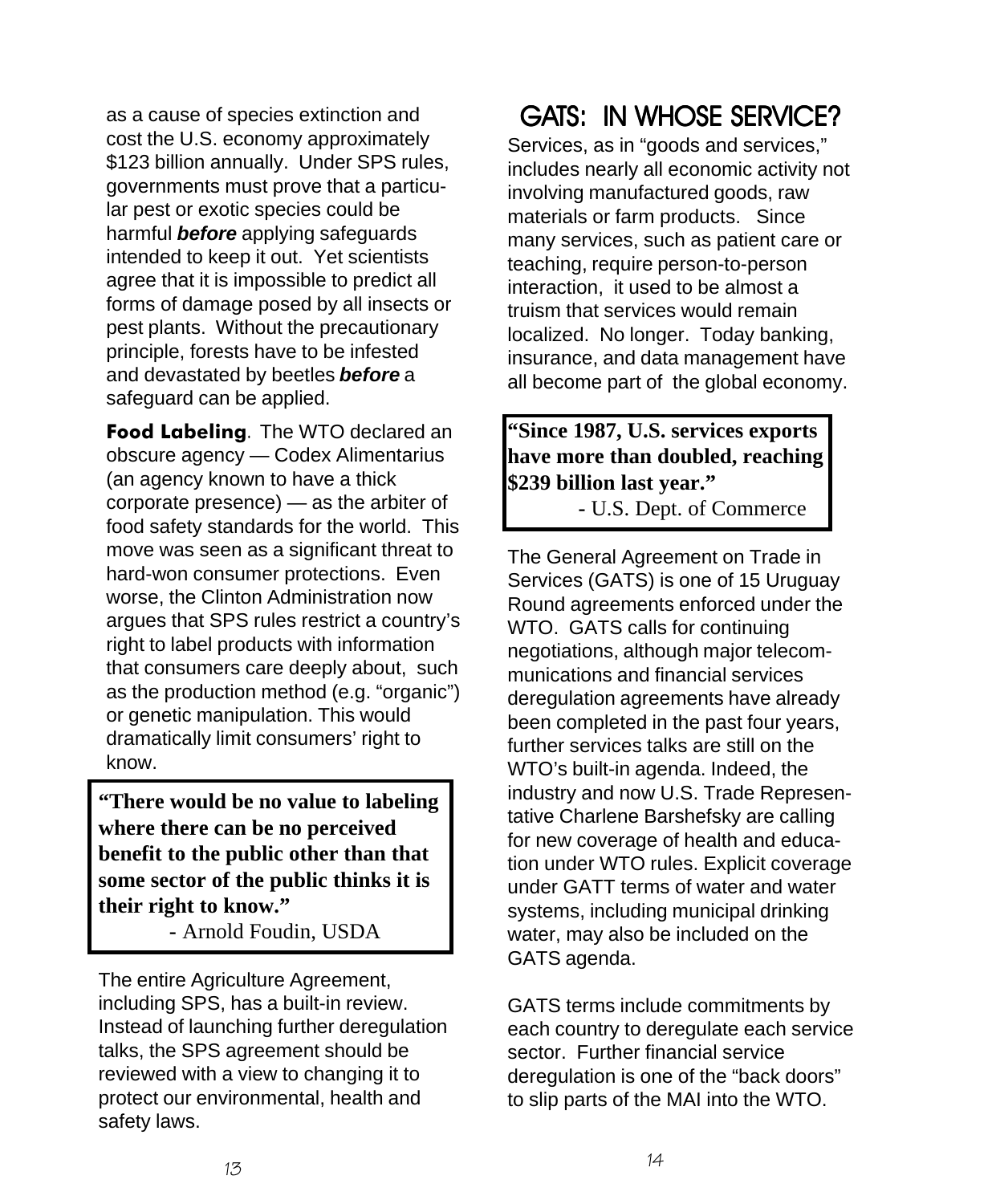# THE AGREEMENT ON **AGRICULTURE**

The Uruguay Round Agreement on Agriculture set rules on international food trade and on domestic ag policy. These rules have accelerated the rapid concentration of agribusinesses and undercut poor countries' ability to maintain food self-sufficiency through subsistence agriculture.

The agreement assumes that rather than being self-sufficient in food, countries will buy their food in international markets using money earned from exports. However, many "less developed" countries face low commodity prices for their limited range of exports. During the WTO's first four years, the prices of agricultural commodities fell to record lows, while food prices remained high. This system can hurt both farmers and consumers and paves the way for TNCs to dominate markets, especially in poor countries.

Rules are needed to address the rapid concentration in agribusiness. A small handful of companies trade virtually all the world's corn, wheat, and soybeans. For example, were Cargill to succeed in its current bid to buy Continental's grain operations, it would control more than 40% of all U.S. corn exports, a third of all soybean exports and at least 20% of wheat exports. This increased consolidation has led to near monopoly conditions in both the farm supply industry and in the food processing and distribution systems.

# NEW ISSUES

# **MAI IN THE WTO**

The Multilateral Agreement on Investment (MAI) aimed to set strict global rules limiting governments' right and ability to regulate currency speculation, investment in land, factories, services, stocks, and more. It was negotiated in secret for two years at the Organization for Economic Cooperation and Development (OECD), a club of 29 of the world's richest countries. Negotiations were pushed by TNCs and major business lobbies worldwide.

In 1997, the deal started to unravel when activists exposed the potential corporate power grab. By December 1998, the OECD threw in the towel and ceased negotiations. Now many OECD countries, led by the EU, want to revive the MAI by putting it in the WTO.

The MAI would have:

- √ forbidden consideration of company or country human rights, labor or environmental records as investment criteria
- √ prevented governments from promoting local economic development by granting big foreign corporations new abso lute rights to enter markets
- and get preferential treatment.<br>  $\sqrt{\phantom{a}}$  hanned certain investment 'cone √ banned certain investment 'condi tions' altogether, such as requir ing recycled or domestic content in manufacturing or hiring local workers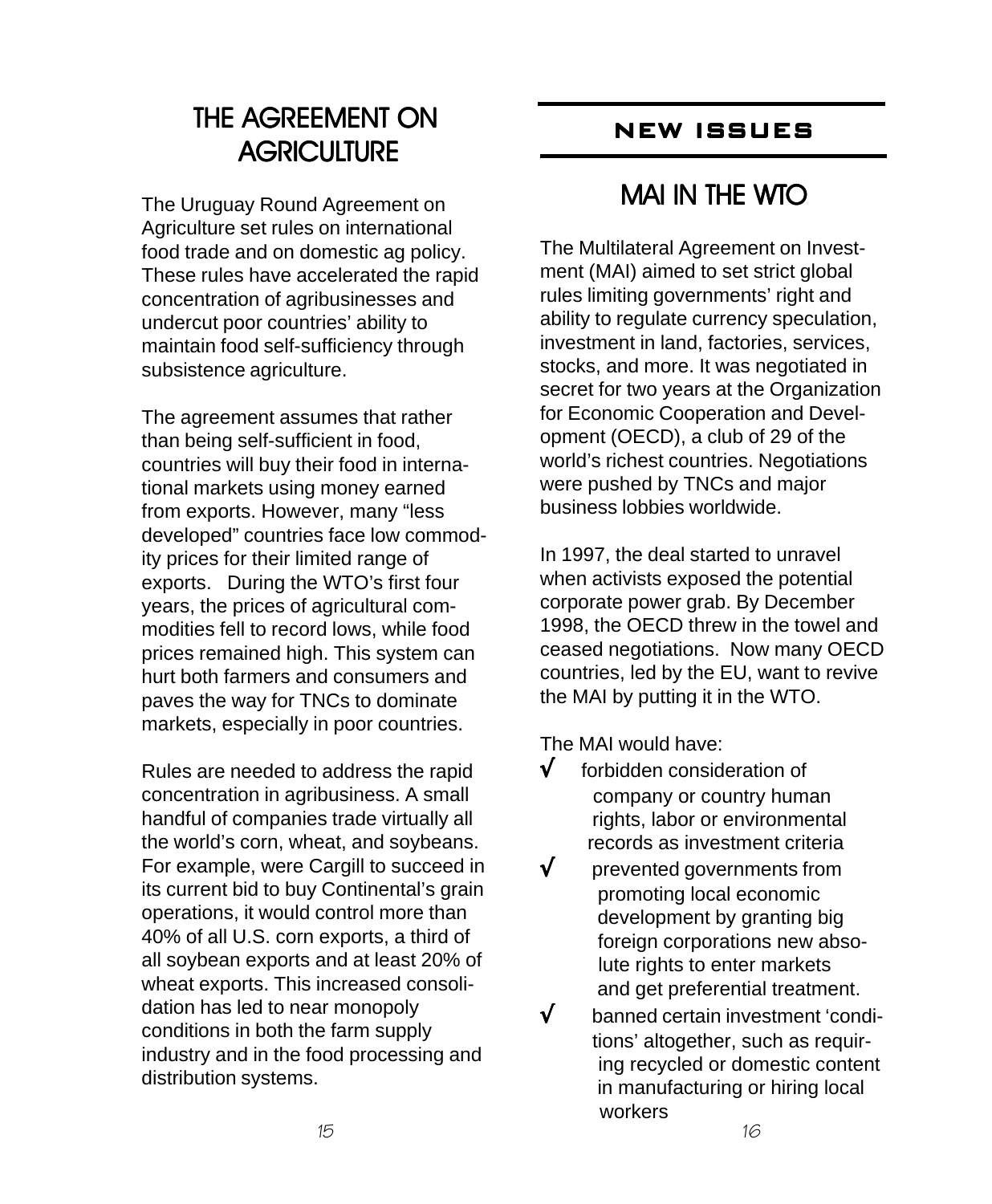√ forbid regulating hot money speculation - the very cause of the devastating Asian financial crises.

The MAI even included provisions empowering foreign corporations to sue national governments in MAI tribunals for monetary compensation if they believed government policies undercut their future profits.

Local officials realized how the MAI would jeopardize their ability to serve their communities. Many city councils, such as San Francisco, Seattle, Geneva and others rallied against the MAI by passing local resolutions declaring their communities "MAI Free Zones." It will take the continued alliance of activists, local governments and unions to prevent the MAI from being reborn at the WTO.



# **GLOBAL FREE LOGGING AGREEMENT**

The Clinton Administration has made it a priority to have a "forest products" agreement signed in Seattle. The proposed "Global Free Logging Agreement" would expand global consumption of paper, pulp and other wood products by 3-4% says industry. It also could restrict certain pro-environmental government policies. It could pose a major threat to endangered forests,

ecosystems or biodiversity. Eliminating tariffs on forest products will result in an increase in consumption and logging at a time when the world's native forests are facing extinction. According to the World Resources Institute, nearly one-half of the world's original forest cover is gone. Of the remaining original forests, most is severely degraded, while only 22% remains as large tracts of relatively undisturbed frontier forests.

**"It is critical that the international forest products industry set aside parochial interests and join together to support a WTO trade liberalization agreement in [forest products] this year."**

> **-** W. Henson Moore, President and CEO of the American Forest & Paper Association

The negotiations could also threaten important environmental rules that the WTO considers to be non-tariff barriers to trade: for example, the federal ban on the export of raw logs from most public lands which was created to protect endangered forests. Popular eco-labeling or certification policies (such as those in Arizona, New York and Tennessee) which require tropical rainforest wood purchased by government to be sustainably harvested, could also be considered nontariff barriers.

The Clinton Administration should be living up to its "pro-environment" rhetoric by writing trade agreements that protect forests and ecosystems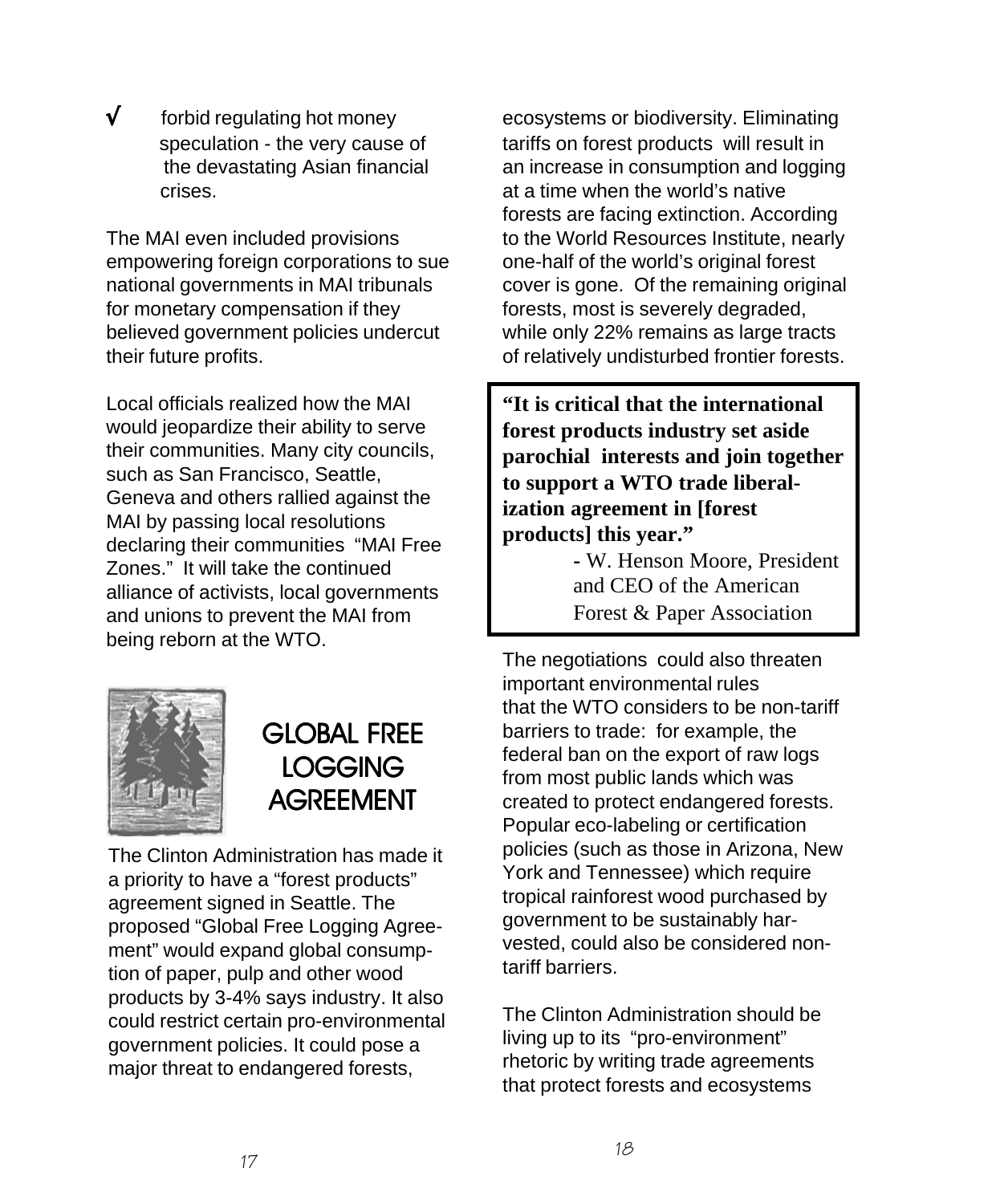rather than pursuing a Global Free Logging Agreement.

# **COMPETITION POLICY**

TNCs view efforts by governments to foster local economic development by restricting TNCs' access to local markets as being an anti-competitive practice. With support from the European Union, TNCs want new absolute rights to enter and operate in any country to be agreed in the proposed WTO Millennium Round. Proponents cynically argue that local firms, especially in developing countries, will "benefit" by becoming more efficient when facing competition from abroad. In reality, removing governments' ability to avoid monopolization of markets by huge TNCs will only lead to more of the takeovers, mergers and other consolidation of industry that is undermining real competition.

# GOVERNMENT PROCUREMENT

The Uruguay Round even included rules on how governments can spend our tax dollars. Under these rules, governments cannot take political, social, environmental, or justice issues into account when deciding what or from whom to buy. Basically, the rules forbid all non-economic considerations, such as preferences for recycled paper or bans on products from certain nations. However, unlike all of the other rules enforced by WTO, not every country was required to sign on to the procurement rules which cover 26 countries and some U.S. states.

Now some countries want these rules to become compulsory for all WTO members (and for the states, provinces, and regions within each country) in the proposed "Millennium Round" of negotiations. Government procurement dwarfs current trade flows in dollar value.

### Burma Human Rights

In 1996, Massachusetts passed a law to discourage state government purchases (procurement) from companies doing business in Burma to protest the Myanmar military dictatorship's egregious human rights abuses. The law was identical to state legislation passed in the 1980s to support the anti-apartheid movement in South Africa.

However, this time the affected corporations used the WTO to protect their interests. With TNC encouragement, the E.U. and Japan challenged the law at the WTO as a violation of the WTO government procurement pact.

Local, state and federal governments use government procurement to achieve domestic policy goals from increasing local employment to awarding public contracts to firms owned by women or minorities to spur economic development in these groups. In the U.S., thanks to federal government set-aside programs, 23% of firms owned by women of color have some sales to the government. TNCs are attacking these programs and policies as interfering with the "free" market. If TNCs get their way, government purchasers will join the race to the bottom.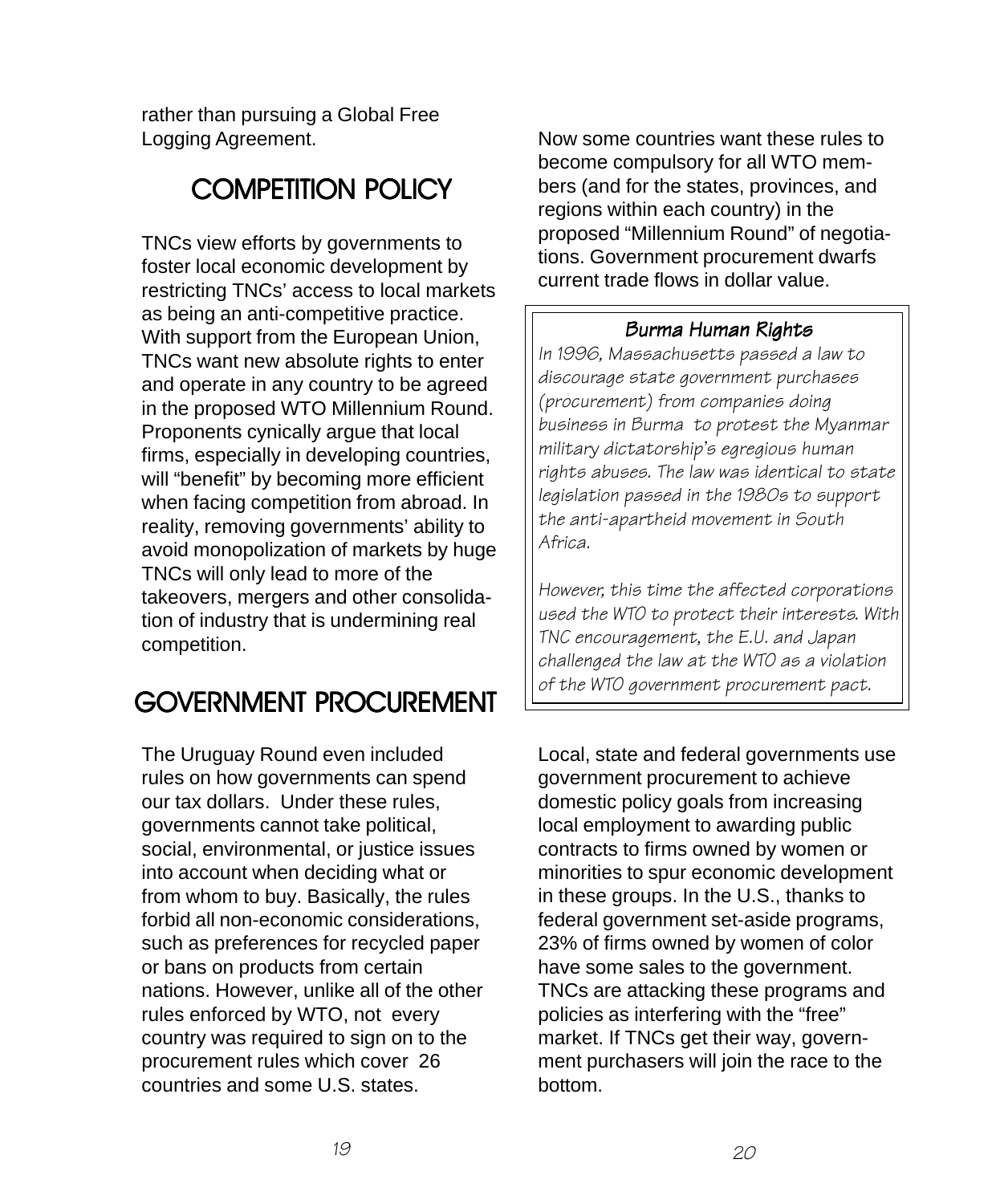# WHAT'S UP FOR THE WTO IN SEATTLE?

When the WTO countries meet in Seattle, they will finalize a "Ministerial Declaration" that will announce the future WTO agenda. At the end of the previous Round, WTO members agreed to form committees to consider agriculture, services and intellectual property rights (now called the "built-in agenda"). Now some countries want to add investment (the MAI), procurement and competition policy, calling for the launch of a "Millennium Round" of negotiations. Whatever future negotiations might be agreed, further deregulation favoring private interests can be anticipated.

The European Union wants to launch a Millennium Round at Seattle. The U.S. favors the more limited built-in agenda. Some developing countries are strongly opposed to further negotiations since deregulation and privatization have hurt them. They oppose a new Round and call for a turn-around of the WTO, a theme which is being echoed by a growing consensus of activists worldwide, see www.xs4all.nl/~ceo/

# TAKE ACTION!

**O** Educate yourself and others about the WTO! Check out the contact list of webpages listed on pages 23-25 for additional information.

 $\boxtimes$ Write your Member of Congress, both your Senators and local elected officials. Urge them to oppose the launch of a new

round of WTO negotiations in Seattle and to endorse an assessment of the WTO's record to date. Urge members of Congress to sign Rep. Bernie Sanders' (I-VT), "Dear Colleague" letter demanding WTO review and repair.

**Contact the U.S. negotiators** and tell them why you think we should conduct an assessment of the WTO rather than expand it. Make sure to mention that you oppose any investment negotiations in the WTO. U.S. Trade Representative (the agency in charge of WTO talks) is Charlene Barshefsky, phone: 202- 395-6890, fax: 202-395-4549 White House: John Podesta 202-456-1414 Vice President Gore: 202-456-1111

प्र्य Write a letter-to-the-editor about why we need to assess WTO's current record, not expand its reach further. Find sample letters on the web-pages listed on page 23.

 $\blacktriangleright$  Sign and circulate the international organizational sign-on letter opposing a new round of negotiations and demanding a WTO assessment (www.xs4all.nl/~ceo/).

**P** Participate in days-of-action against a "Millennium Round." More information will be posted on the web-sites on page 23.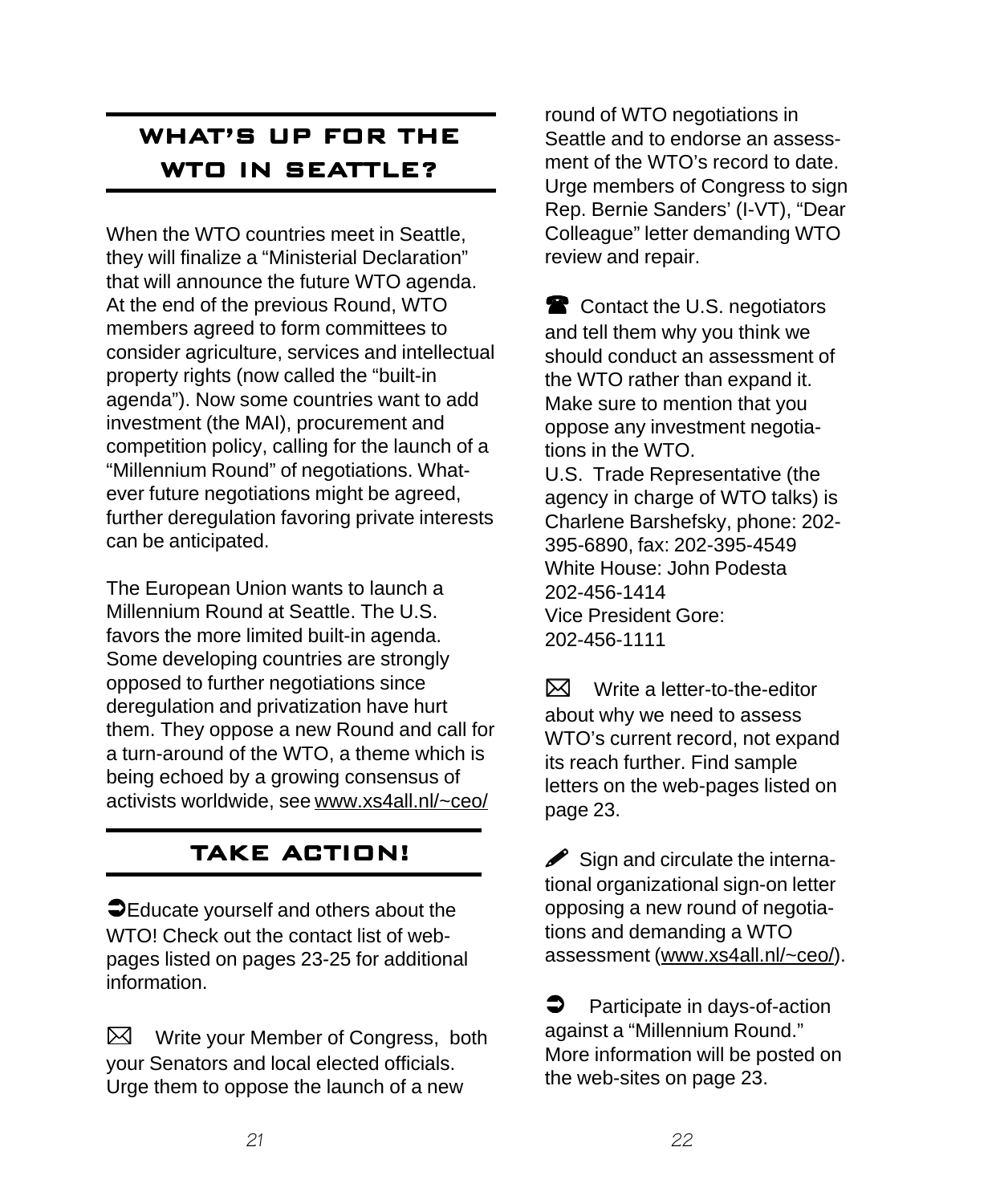Organize a Teach-In, town hall meeting, debate etc. on the WTO and globalization. Focus on local consequences. Invite proponents and opponents of so-called "free-trade."

 **Come to Seattle for the ministerial meeting!** The meeting will take place from November 29 through December 3, and will include a major international Teach-In organized by the International Forum on Globalization (IFG) the weekend before, street festivities, education, cultural activities, protests and much more. Contact People for a Fair Trade Policy (Seattle based tollfree at 1-877-STOP-WTO or 786-7986) or www.tradewatch.org

### **CONTACTS**

### **The World Trade Organization**

www.wto.org, Geneva, Switzerland, (+ 41 22) 739 51 11

### **General**

♦Public Citizen's Global Trade Watch. www.tradewatch.org, Washington, DC (202) 546-4996

♦International Forum on Globalization (IFG). www.ifg.org, San Francisco, CA, (415) 771-3394

### **Agriculture and Food Policy**

♦Institute for Agriculture and Trade Policy. www.iatp.org, Minneapolis, MN (612) 870-3405

♦National Family Farm Coalition. Washington, DC (202) 543-5675

### **Developing Country Perspective**

Third World Network. www.twnside.org.sg, Penang, Malaysia, + 60-4-2266728.

♦ 50 Years Is Enough Network, www.50years.org, (202)-463-2265

### **Economic/Political**

♦Alliance for Democracy. www.afdonline.org, Washington, DC (202) 244- 0561

♦The Preamble Center.

www.preamble.org, Washington, DC (202) 265-3263

♦United for a Fair Economy. www.stw.org, Boston, MA (617) 423- 2148

#### **Environment**

♦American Lands Alliance.

www.americanlands.org, Washington, DC (202) 547-9230.

♦Center for International Environmental Law. www.econet.apc.org/ciel., Washington, DC (202) 785-8700

- ♦Friends of the Earth. www.foe.org, Washington, DC (202) 783-7400
- ♦Pacific Environment and Resources Center (PERC). www.pacenv.org, Oakland, CA (510) 251- 8800

♦Sierra Club. www.sierraclub.org, Washington, DC (202) 547-1141 (202) 778-9721

♦ Defenders of Wildlife.

www.defenders.org, 202-682-9400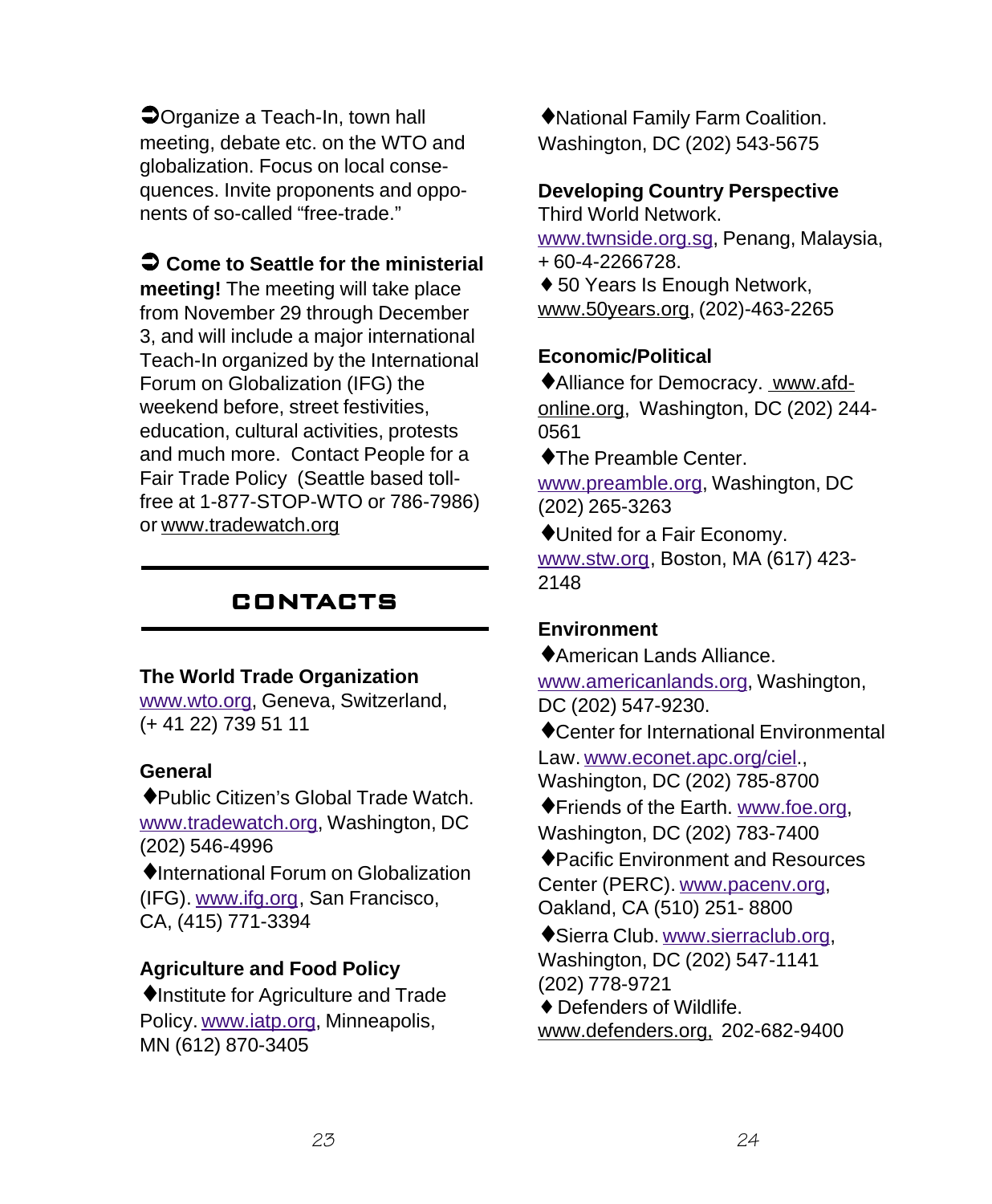### **Labor**

♦AFL-CIO (American Federation of Labor and Congress of Industrial Organizations). www.aflcio.org/ front.htm. Washington, DC, (202) 637- 5000

♦International Brotherhood of Teamsters. www.teamster.org, Washington, DC (202) 624-6800

♦United Autoworkers of America (UAW). www.uaw.org, Washington, DC (202) 828-8500

♦United Steelworkers of America. www.uswa.org, Washington, DC, (202) 778-4384

### **Women's Organizations**

♦ Women's Edge, Washington, DC, www.womensedge.org, (202) 884-8394

♦ Women's International League for Peace and Freedom, Washington, DC (202) 546-6727

### **Religious Organizations**

 Women's Division, GBGM United Methodist Church, Washington, DC, womendivdc@igc.org, (202) 488-5660

### **Seattle**

WTO Host Committee of People for Fair Trade, Seattle, WA, www.tradewatch.org, 1-877-STOP-WTO (786-7986)

### **Small Business**

United States Business and Industry Council (USBIC) Educational Foundation. www.usbusiness.org, Washington, DC, (202) 728-1985

# **GLOSSARY**

**Millennium Round-** name given by European Union officials to their call for broad new trade negotiations they hope will be agreed at the 1999 WTO Ministerial and launched thereafter.

**OECD**- Organization for Economic Cooperation and Development describes itself as "an intergovernmental organization comprising 29 advanced economies from Europe, North America, and the Pacific Region." Until the MAI talks, OECD has served as a think tank for rich countries.

**IMF-** The International Monetary Fund is one of the three Bretton Woods organizations set up after World War II along with GATT and the World Bank. The IMF's original role was to help with short-term cash crunches relating to trade finanacing. In recent decades the IMF has morphed into providing longterm loans to developing countries on the condition that these countries reorganize their laws and economies to prioritize servicing debt, for instance by cutting government spending and liberalizing trade and investment rules.

**IPRs-** "Intellectual property rights" are ownership rights on designs, formulas, information, or processes. IPRs include patents (exclusive rights to sell a product or use a process for manufacturing a product); copyrights to creative material such as books or films; and trademarks to brand names. The WTO TRIPs agreement requires countries to grant strong protection of IPRs.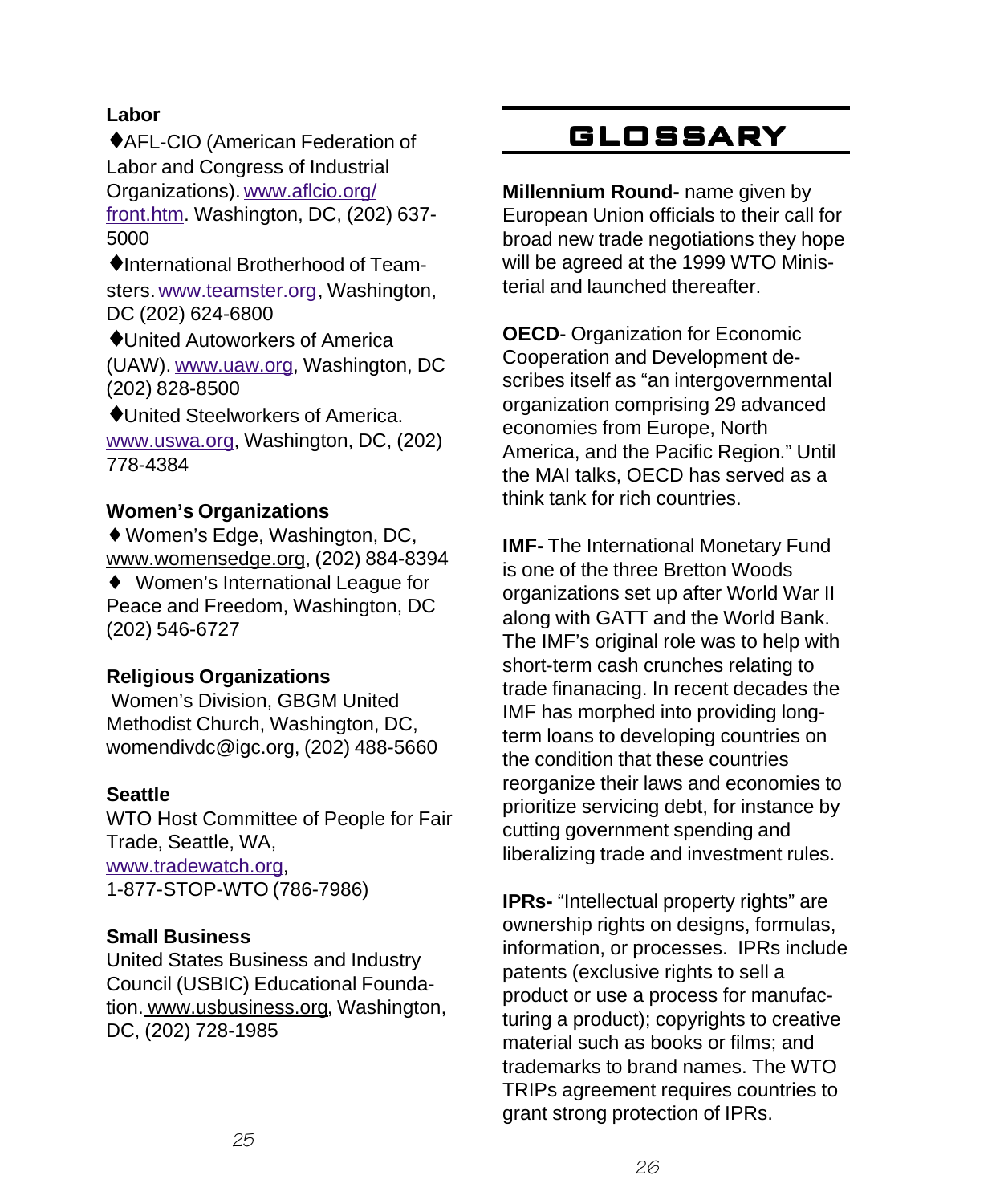**GMOs-** "Genetically modified organisms" are animals, plants or microorganisms scientists create by manipulating genetic material. GMOs often are developed by inserting genes from one species into another.

**Single undertaking**- A round of trade talks including multiple sectors in which various issues are bargained off for each other. At the end of negotiations, countries either accept or reject the entire package; they cannot select parts of the deal a la carte.

**Early Harvest-** Unlike a single undertaking, this negotiating strategy calls for specific issues or pieces of a broad negotiation to be "harvested" early by signing an agreement on one of the issues under negotiation before the entire negotiation is complete.

**Director General**- Title given to the head of the World Trade Organization.

**Tariffs-** Taxes on imported products set as a percentage of the product's value. They are collected at the importing country's border. GATT negotiations over the past 50 years have lowered tariffs on most products.

**NTMs or NTBs -** "Non tariff measure" or "Non-tariff barrier" is trade terminology for any government policy that is not a tariff but may affect trade.

**Precautionary Principle**- Well-accepted principle that in cases of scientific uncertainty, governments should take action erring on the side of protecting health and the environment. This

principle has been attacked under WTO rules requiring governments to have scientific evidence to regulate imports of potentially dangerous products.

**Uruguay Round**- The most recent past multi-sectoral GATT trade negotiations started in 1986. It established the WTO and included a major expansion of GATT into new issues such as services, IPRs and some investment issues.

**TRIPS**- "Trade Related Intellectual Property Rights." See page 11.

**GATS**- "General Agreement on Trade in Services." See page 14.

**SPS**- "Sanitary and Phytosanitary Standards." See page 12.

**MAI**- "Multilateral Agreement on Investment." See page 16.

**TRIMS-** "Trade Related Investment Measures." See MAI page 16.

**TNCs-** Transnational Corporations.